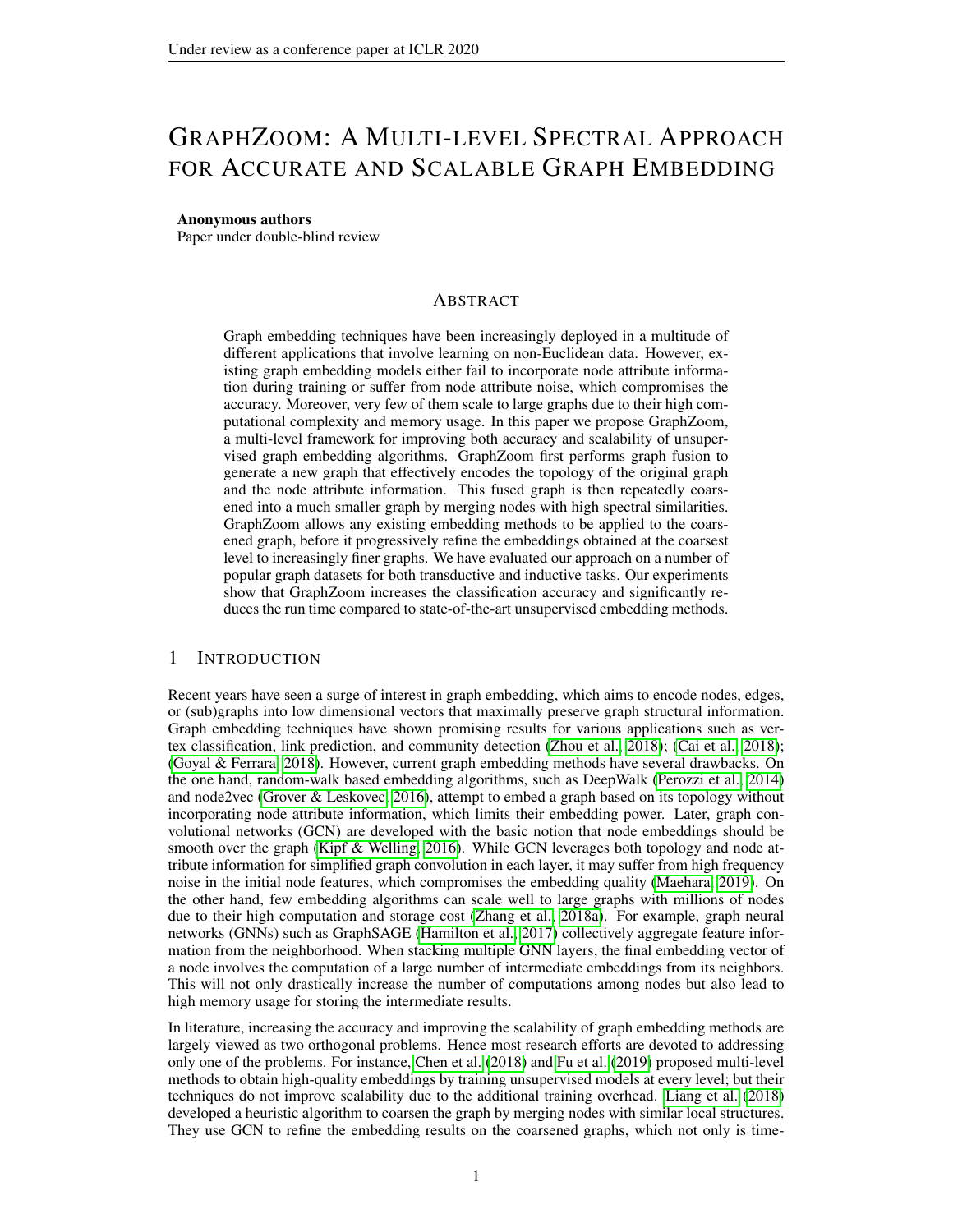consuming to train but may also degrade accuracy when multiple GCN layers are stacked together. More recently, [Akbas & Aktas](#page-8-9) [\(2019\)](#page-8-9) proposed a similar strategy to coarsen the graph, where certain properties of the graph structure are preserved. However, this work lacks proper refinement methods to improve the embedding quality.

In this paper we propose GraphZoom, a multi-level spectral approach to enhancing the quality and scalability of unsupervised graph embedding methods. Specifically, GraphZoom consists of four kernels: (1) graph fusion, (2) spectral graph coarsening, (3) graph embedding, and (4) embedding refinement. More concretely, graph fusion first converts the node feature matrix into a feature graph and then fuses it with the original topology graph. The fused graph provides richer information to the ensuing graph embedding step to achieve a higher accuracy. Spectral graph coarsening produces a series of successively coarsened graphs by merging nodes based on their spectral similarities. We show that our coarsening algorithm can efficiently and effectively retain the first few eigenvectors of the graph Laplacian matrix, which is critical for preserving the key graph structures. During the graph embedding step, any of the existing unsupervised graph embedding techniques can be applied to obtain node embeddings for the graph at the coarsest level.<sup>[1](#page-1-0)</sup> Embedding refinement is then employed to refine the embeddings back to the original graph by applying a proper graph filter to ensure embeddings are smoothed over the graph.

We validate the proposed GraphZoom framework on three transductive benchmarks: Cora, Citeseer and Pubmed citation networks as well as two inductive dataset: PPI and Reddit for vertex classification task. We further test on friendster dataset which contains 8 million nodes and 400 million edges to show the scalability of GraphZoom. Our experiments show that GraphZoom can improve the classification accuracy over all baseline embedding methods for both transductive and inductive tasks. Our main technical contributions are summarized as follows:

- GraphZoom generates high-quality embeddings. We propose novel algorithms to encode graph structures and node attribute information in a fused graph and exploit graph filtering during refinement to remove high frequency noise. This results in an increase of the embedding accuracy over the prior arts by up to 19.4%.
- GraphZoom improves scalability. Our approach can significantly reduce the embedding run time by effectively coarsening the graph without losing the key spectral properties. Experiments show that GraphZoom can accelerate the entire embedding process by up to 40.8x while producing a similar or better accuracy than state-of-the-art techniques.
- GraphZoom is highly composable. Our framework is agnostic to underlying graph embedding techniques. Any of the existing unsupervised embedding methods, either transductive or inductive, can be incorporated by GraphZoom in a plug-and-play manner.

# 2 RELATED WORK

GraphZoom draws inspiration from multi-level graph embedding and graph filtering to boost the performance and speed of unsupervised embedding methods.

Multi-level graph embedding. Multi-level graph embedding attempts to coarsen the graph in a series of levels where graph embedding techniques can be applied on those coarsened graphs with decreasing size. [Chen et al.](#page-8-6) [\(2018\)](#page-8-6); [Lin et al.](#page-8-10) [\(2019\)](#page-8-10) coarsen the graph into several levels and then perform embedding on the hierarchy of graphs from the coarsest to the original one. [Fu et al.](#page-8-7) [\(2019\)](#page-8-7) adopt a similar idea by hierarchical sampling original graph into multi-level graphs whose embedding vectors are concatenated to obtain the final node embeddings of the original graph. Both of these works only focus on improving embedding quality without improving the scalability. Later, [Zhang et al.](#page-9-3) [\(2018b\)](#page-9-3); [Akbas & Aktas](#page-8-9) [\(2019\)](#page-8-9) attempt to improve graph embedding scalability by only embedding on the coarsest graph. However, their approaches lack proper refinement methods to generate high-quality embeddings of the original graph. [Liang et al.](#page-8-8) [\(2018\)](#page-8-8) propose MILE, which only trains the coarsest graph to obtain coarse embeddings, and leverages GCN as embeddings refinement method to improve embedding quality. Nevertheless, MILE requires to train a GCN model which is very time consuming for large graphs and cannot support inductive embedding models due to the transductive property of GCN.

<span id="page-1-0"></span><sup>&</sup>lt;sup>1</sup>In this work, we do not attempt to preserve node label information in the coarsened graph. Nonetheless, we believe that our approach can be extended to support supervised embedding models such as GAT [\(Gulcehre](#page-8-11) [et al., 2019\)](#page-8-11) and PPNP [\(Klicpera et al., 2019\)](#page-8-12), as briefly discussed in Section [5.](#page-7-0)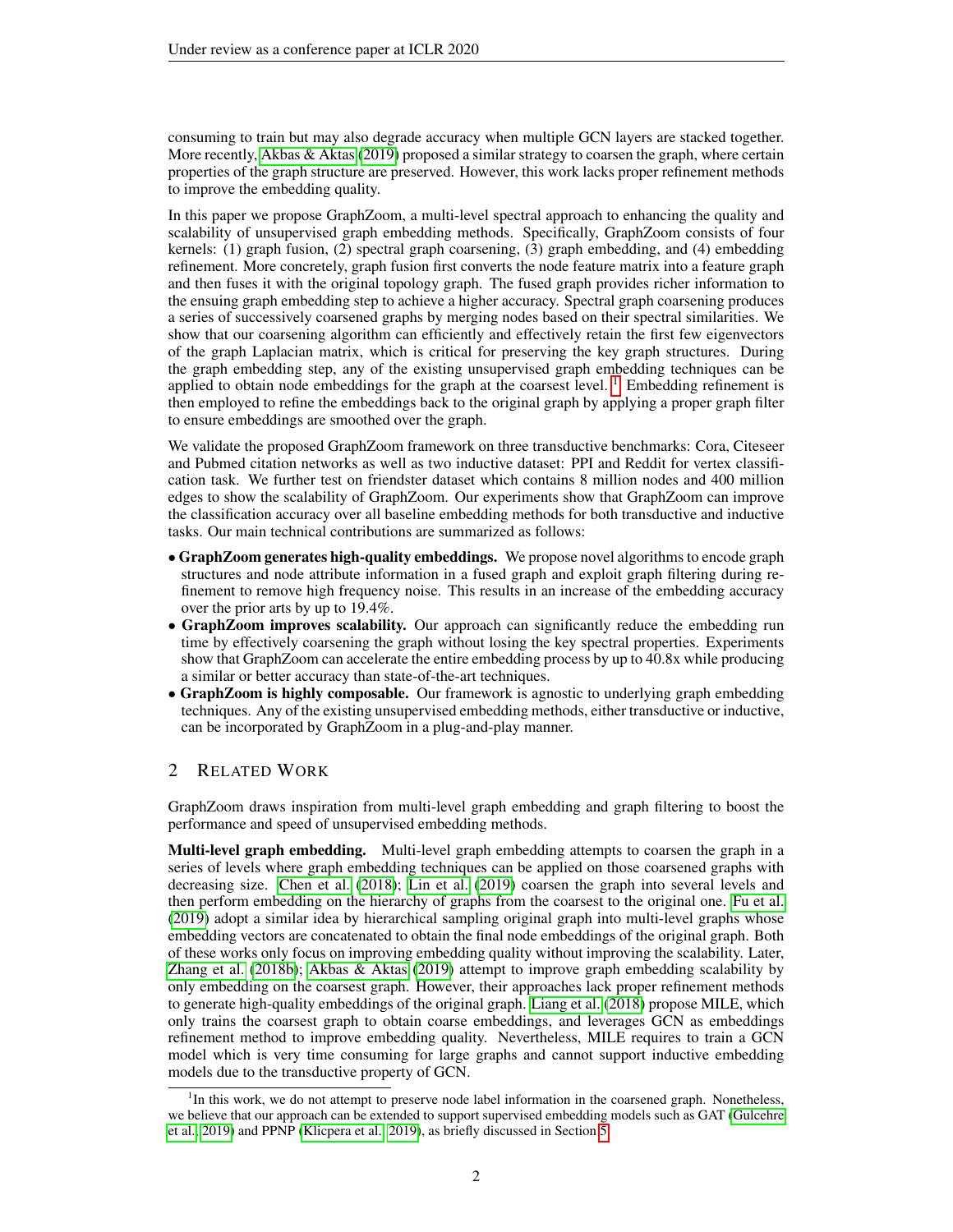Graph filtering. Graph filters are direct analogs of classical filters in signal processing field, but intended for signals defined on graphs. [Shuman et al.](#page-9-4) [\(2013\)](#page-9-4) defined graph filters in both vertex and spectral domains, and applies graph filter in image denoising and reconstruction tasks. Recently, [Maehara](#page-8-4) [\(2019\)](#page-8-4) showed the fundamental link between graph embedding and filtering by proving that GCN model implicitly exploits graph filter to remove high frequency noise from the node feature matrix; a filter neural network (gfNN) is then proposed to derive a stronger graph filter to improve the embedding results. [Li et al.](#page-8-13) [\(2019\)](#page-8-13) further derived two generalized graph filters and apply them on graph embedding models to improve their embedding quality for various classification tasks.

# 3 GRAPHZOOM FRAMEWORK

Figure [1](#page-2-0) shows the proposed GraphZoom framework which consists of four key phases: Phase (1) is graph fusion, which constructs a weighted graph that fuses the information of both the graph topology and node attributes; In Phase (2), a spectral graph coarsening process is applied to form a hierarchy of coarsened fused graphs with decreasing size; In Phase  $(3)$ , any of the prior graph embedding methods can be applied to the fused graph at the coarsest level; In Phase (4), the embedding vectors obtained at the coarsest level are mapped onto a finer graph using the mapping operators determined during the coarsening phase. This is followed by a refinement (smoothing) procedure; by iteratively applying Phase (4) to increasingly finer graphs, the embedding vectors for the original graph can be eventually obtained. In the rest of this section, we describe each of these four phases in more detail.

<span id="page-2-0"></span>

Figure 1: Overview of the GraphZoom framework.

#### 3.1 PHASE 1: GRAPH FUSION

Graph fusion aims to construct a weighted graph that has the same number of nodes as the original graph but potentially different set of edges (weights) that encapsulate the original graph topology as well as node attribute information. Specifically, given an undirected graph  $\mathcal{G} = (\mathcal{V}, \mathcal{E})$  with N nodes, its adjacency matrix  $A_{topo} \in \mathbb{R}^{N \times N}$  and its node attribute (feature) matrix  $X \in \mathbb{R}^{N \times K}$ , where  $K$  corresponds to the dimension of node attribute vector, graph fusion can be interpreted as a function  $f(\cdot)$  that outputs a weighted graph  $\mathcal{G}_{fusion} = (\mathcal{V}, \mathcal{E}_{fusion})$  represented by its adjacency matrix  $A_{fusion} \in \mathbb{R}^{N \times N}$ , namely,  $A_{fusion} = f(A_{topo}, X)$ .

Graph fusion first converts the initial attribute matrix  $X$  into a weighted node attribute graph  $\mathcal{G}_{feat} = (\mathcal{V}, \mathcal{E}_{feat})$  by generating a k-nearest-neighbor (kNN) graph based on the  $l^2$ -norm distance between the attribute vectors of each node pair. Note that a straightforward implementation requires comparing all possible node pairs and then selecting top- $k$  nearest neighbors. However, such a naïve approach has a worst-case time complexity of  $O(N^2)$ , which certainly does not scale to large graphs. To allow constructing the attribute graph in linear time, we leverage our  $O(|\mathcal{E}|)$ complexity spectral graph coarsening scheme described with details in Section [3.2.](#page-3-0) More specifically, our approach starts with coarsening the original graph  $G$  to obtain a substantially reduced graph that has much fewer nodes. Note that such a procedure is very similar to spectral graph clustering, which aims to group nodes into clusters of high conductance [\(Peng et al., 2015\)](#page-9-5). Once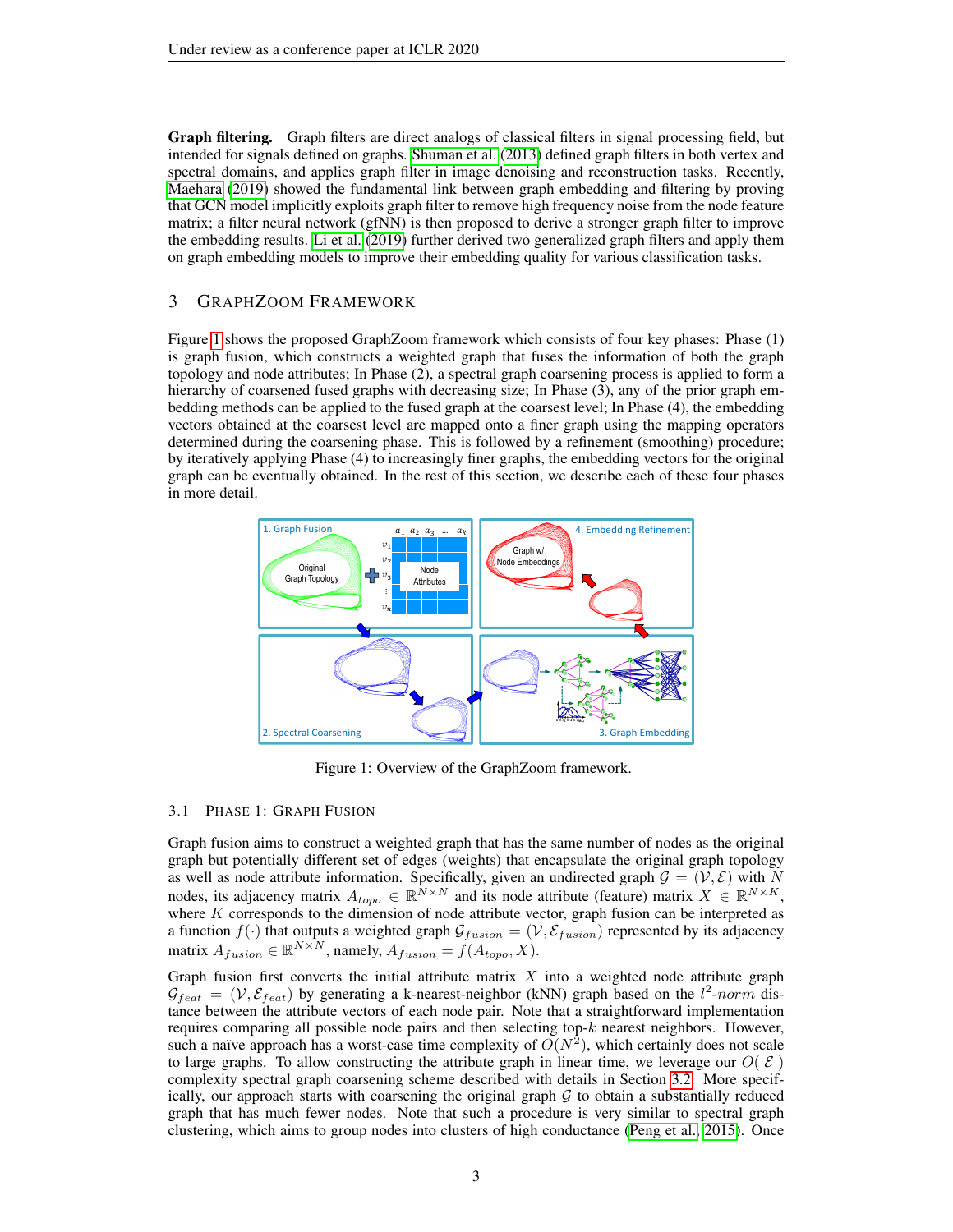such node clusters are formed through spectral coarsening, selecting the top- $k$  nearest neighbors within each cluster can be accomplished in  $O(M^2)$ , where M is the averaged node count within the same cluster. Since we have roughly  $N/M$  clusters, the total run time for constructing the approximate kNN graph becomes  $O(MN)$ . When a proper coarsening ratio  $(M \ll N)$  is chosen, say  $M = 50$ , the overall run time complexity will become almost linear. For each edge in the attribute graph, we assign its weight  $w_{i,j}$  according to the cosine similarity of two nodes' attribute vectors:  $w_{i,j} = (X_{i,:} \cdot X_{j,:})/(\|X_{i,:}\| \|X_{j,:}\|)$ , where  $X_{i,:}$  and  $X_{j,:}$  are the attribute vectors of node i and  $j$ . Finally, we can construct the fused graph by combining the topological graph and the attribute graph:  $A_{fusion} = A_{topo} + \beta A_{feat}$ , where  $\beta$  allows us to balance the graph topological and node attribute information in the fusion process. The fused graph will enable the underlying graph embedding model to utilize both graph topological and node attribute information, and thus can be fed into any downstream graph embedding procedures to further improve embedding quality.

#### <span id="page-3-0"></span>3.2 PHASE 2: SPECTRAL COARSENING

Graph coarsening via global spectral embedding. To reduce the size of the original graph while preserving important spectral properties (e.g., the first few eigenvalues and eigenvectors of the graph Laplacian matrix <sup>[2](#page-3-1)</sup>), a straightforward way is to first embed the graph into a  $k$ -dimensional space using the first  $k$  eigenvectors of the graph Laplacian matrix, which is also known as the spectral graph embedding technique [\(Belkin & Niyogi, 2003;](#page-8-14) [Peng et al., 2015\)](#page-9-5). Next, the graph nodes that are close to each other in the low-dimensional embedding space can be aggregated together to form the coarse-level nodes and subsequently the reduced graph. However, it will be very costly to calculate the eigenvectors of the original graph Laplacian, especially for very large graphs.

Graph coarsening via local spectral embedding. In this work, we leverage an efficient yet effective local spectral embedding scheme to identify node clusters based on emerging graph signal processing techniques [\(Shuman et al., 2013\)](#page-9-4). There are obvious analogies between the traditional signal processing (Fourier analysis) and graph signal processing: (1) The signals at different time points in classical Fourier analysis correspond to the signals at different nodes in an undirected graph; (2) The more slowly oscillating functions in time domain correspond to the graph Laplacian eigenvectors associated with lower eigenvalues or the more slowly varying (smoother) components across the graph. Instead of directly using the first few eigenvectors of the original graph Laplacian, we apply the simple smoothing (low-pass graph filtering) function to  $k$  random vectors to obtain smoothed vectors for k-dimensional graph embedding, which can be achieved in linear time.

Consider a random vector (graph signal) x that can be expressed with a linear combination of eigenvectors  $u$  of the graph Laplacian. Low-pass graph filters can be adopted to quickly filter out the "high-frequency" components of the random graph signal or the eigenvectors corresponding to high eigenvalues of the graph Laplacian. By applying the smoothing function on  $x$ , a smoothed vector  $\tilde{x}$ can be obtained, which can be considered as a linear combination of the first few eigenvectors:

$$
\boldsymbol{x} = \sum_{i=1}^{N} \alpha_i \boldsymbol{u}_i \quad \stackrel{\text{smoothing}}{\text{smoothing}} \quad \tilde{\boldsymbol{x}} = \sum_{i=1}^{n} \tilde{\alpha}_i \boldsymbol{u}_i \quad , \quad n \ll N \tag{1}
$$

More specifically, we apply a few (e.g. five to ten) Gauss-Seidel iterations for solving the linear system of equations  $L_Gx^{(i)} = 0$  to a set of t initial random vectors  $T = (x^{(1)}, \dots, x^{(t)})$  that are orthogonal to the all-one vector 1 satisfying  $1^{\top}x^{(i)} = 0$ , and  $L_G$  is the Laplacian matrix of graph  $G$ or  $\mathcal{G}_{fusion}$ . Based on the smoothed vectors in T, each node is embedded into a t-dimensional space such that nodes  $p$  and  $q$  are considered spectrally similar if their low-dimensional embedding vectors  $x_p \in \mathbb{R}^t$  and  $x_q \in \mathbb{R}^t$  are highly correlated. Here the node distance is measured by the spectral node affinity  $a_{p,q}$  for neighboring nodes p and q [\(Livne & Brandt, 2012;](#page-8-15) [Chen & Safro, 2011\)](#page-8-16):

<span id="page-3-2"></span>
$$
a_{p,q} = \frac{\left(\left\|\left(\boldsymbol{T}_{p,:}, \boldsymbol{T}_{q,:}\right)\right\|\right)^2}{\left(\boldsymbol{T}_{p,:}, \boldsymbol{T}_{p,:}\right)\left(\boldsymbol{T}_{q,:}, \boldsymbol{T}_{q,:}\right)}, \quad \left(\boldsymbol{T}_{p,:}, \boldsymbol{T}_{q,:}\right) = \Sigma_{k=1}^t(\boldsymbol{x}_p^{(k)} \cdot \boldsymbol{x}_q^{(k)}), \tag{2}
$$

Once the node aggregation schemes are determined, the graph mapping operators on each level  $(H_0^1, H_1^2, \cdots, H_{m-1}^m)$  can be obtained and leveraged for constructing a series of spectrally-reduced graphs  $G_1, G_2, \cdots, G_m$ , where  $G_0$  ( $G_{fusion}$ ) is the original fused graph, and  $V_0 = N > V_1 > \cdots >$  $V_m$ . For example, the coarser graph Laplacian  $L_{G_{i+1}}$  can be computed by

$$
L_{G_{i+1}} = H_i^{i+1} L_{G_i} H_{i+1}^i, \ H_{i+1}^i = (H_i^{i+1})^T
$$
\n(3)

<span id="page-3-1"></span><sup>&</sup>lt;sup>2</sup>Laplacian matrix L is defined as  $L = D - A$ , where D is degree matrix and A is adjacency matrix.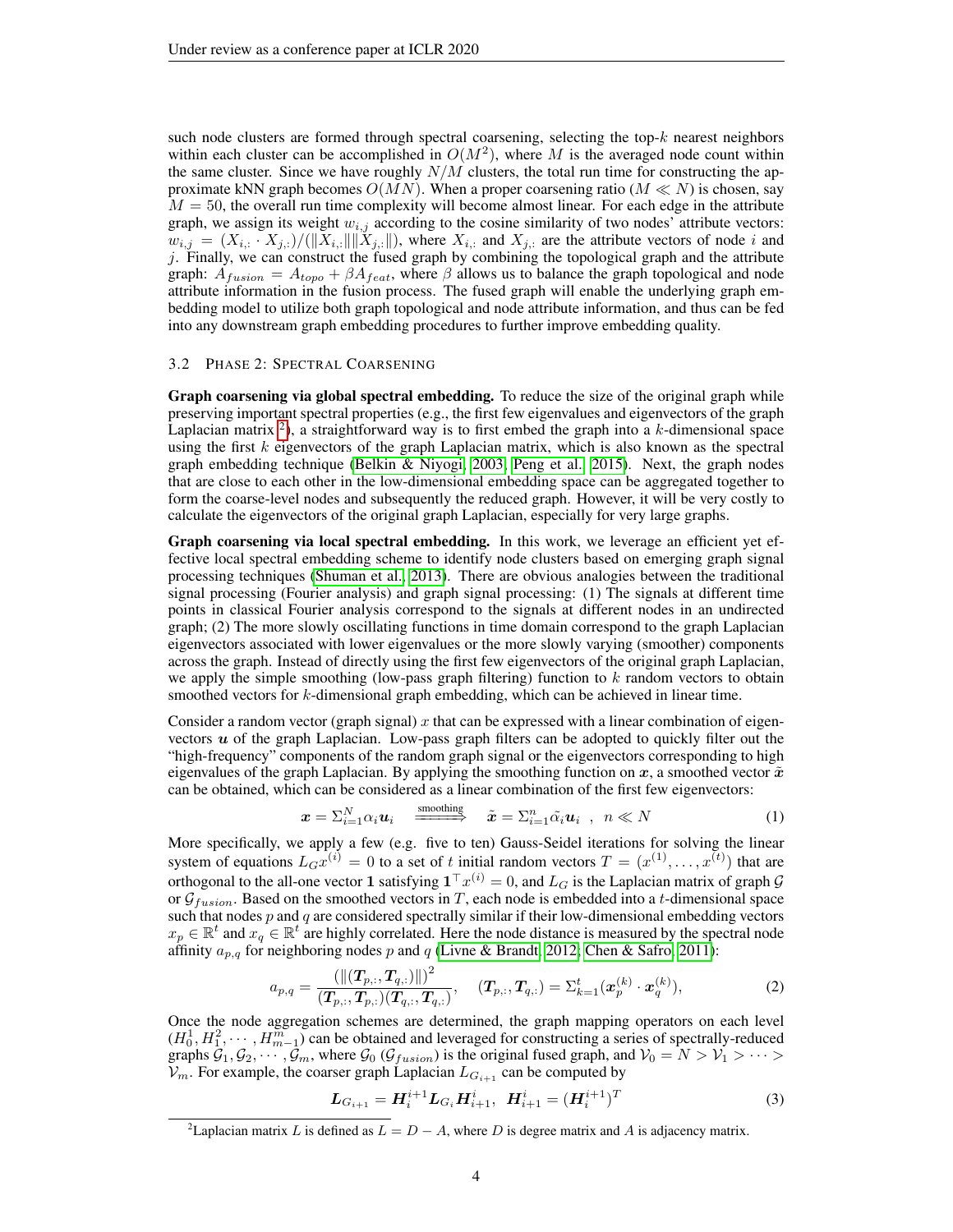We emphasize that the aggregation scheme based on the above spectral node affinity calculations will have a (linear) complexity of  $O(|\mathcal{E}_{fusion}|)$  and thus allow preserving the spectral (global or structural) properties of the original graph in a highly efficient and effective way. As suggested in [\(Zhao & Feng, 2019;](#page-9-6) [Loukas, 2019\)](#page-8-17), a spectral sparsification procedure can be applied to effectively control densities of coarse level graphs. In this work, a similarity-aware spectral sparsification tool "GRASS" [\(Feng, 2018\)](#page-8-18) has been adopted for achieving a desired graph sparsity at the coarsest level.

#### 3.3 PHASE 3: GRAPH EMBEDDING

**Embedding the Coarsest Graph.** Once the coarsest graph  $\mathcal{G}_m$  is constructed, node embeddings  $E_m$ on  $\mathcal{G}_m$  can be obtained by  $E_m = l(\mathcal{G}_m)$ , where  $l(\cdot)$  can be any unsupervised embedding methods.

#### 3.4 PHASE 4: EMBEDDING REFINEMENT

Once the base node embedding results are available, we can easily project the node embeddings from graph  $\mathcal{G}_{i+1}$  to the fine-grained graph  $\mathcal{G}_i$  with the corresponding projection operator  $H_{i+1}^i$ :

$$
\hat{\boldsymbol{E}}_i = \boldsymbol{H}_{i+1}^i \boldsymbol{E}_{i+1} \tag{4}
$$

Due to the property of the projection operator, embedding of the node in coarse-grained graph will be directly copied to the nodes of the same aggregation set in the fine-grained graph. In this case, spectrally-similar nodes in the fine-grained graph will have the same embedding results if they are aggregated into a single node during the coarsening phase.

To further improve the quality of the mapped embeddings, we apply a local refinement process motivated by Tikhonov regularization to smooth the node embeddings over the graph by minimizing the following objective: 2

<span id="page-4-0"></span>
$$
\min_{\boldsymbol{E}_i} \{ \left\| \boldsymbol{E}_i - \hat{\boldsymbol{E}}_i \right\|_2^2 + Tr(\boldsymbol{E}_i^\top \boldsymbol{L}_i \boldsymbol{E}_i) \},\tag{5}
$$

where  $L_i$  and  $E_i$  are the normalized Laplacian matrix and mapped embedding matrix of the graph at the *i*-th coarsening level, respectively. The refined embedding matrix  $\tilde{E}_i$  is obtained by solving Eq. [\(5\)](#page-4-0), whose first term enforces the refined embeddings to agree with mapped embeddings while the second term employs Laplacian smoothing to smooth  $\tilde{E}_i$  over the graph. By taking the derivative of the objective function in Eq. [\(5\)](#page-4-0) and setting it to zero, we have:

$$
E_i = (I + L_i)^{-1} \hat{E}_i, \tag{6}
$$

where  $\bm{I}$  is the identity matrix. However, obtaining refined embeddings in this way is very time consuming since it involves matrix inversion whose time complexity is  $O(N^3)$ . Instead, we exploit a more efficient graph filter to smooth the embeddings. Let the term  $(I + L)^{-1}$  denoted by  $h(L)$ , then its corresponding graph filter in spectral domain is  $h(\lambda) = (1 + \lambda)^{-1}$ . To avoid the inversion term, we approximate  $h(\lambda)$  by its first-order Taylor expansion, namely,  $\tilde{h}(\lambda) = 1 - \lambda$ . We then generalize  $\tilde{h}(\lambda)$  to  $\tilde{h}_k(\lambda) = (1-\lambda)^k$ , where k controls the power of graph filter. After transforming  $\tilde{h}_k(\lambda)$  into spatial domain, we have:  $\tilde{h}_k(L) = (I - L)^k = (D^{-\frac{1}{2}}AD^{-\frac{1}{2}})^k$ , where  $A$  is the adjacency matrix and  $\overline{D}$  is the degree matrix. It can be proved that adding a proper self-loop for every node in the graph can enable  $\tilde{h}_k(L)$  to more effectively filter out high-frequency noise components [\(Maehara, 2019\)](#page-8-4) (more details are available in Appendix [G\)](#page-14-0). Thus, we modify the adjacency matrix as  $A = A + \sigma I$ , where  $\sigma$  is a small value to ensure every node has its own self-loop. Finally, the low-pass graph filter can be utilized to smooth the mapped embedding matrix, as shown in [\(7\)](#page-4-1).

<span id="page-4-1"></span>
$$
E_i = (\tilde{D}_i^{-\frac{1}{2}} \tilde{A}_i \tilde{D}_i^{-\frac{1}{2}})^k \hat{E}_i = (\tilde{D}_i^{-\frac{1}{2}} \tilde{A}_i \tilde{D}_i^{-\frac{1}{2}})^k H_{i+1}^i E_{i+1}
$$
(7)

We iteratively apply Eq. [\(7\)](#page-4-1) to obtain the embeddings of the original graph (i.e.,  $E_0$ ). Note that our refinement stage does not involve training and can be simply considered as several (sparse) matrix multiplications, which can be computed efficiently.

#### 4 EXPERIMENTS

We have performed comparative evaluation of GraphZoom framework against several existing stateof-the-art unsupervised graph embedding techniques and multi-level embedding frameworks on five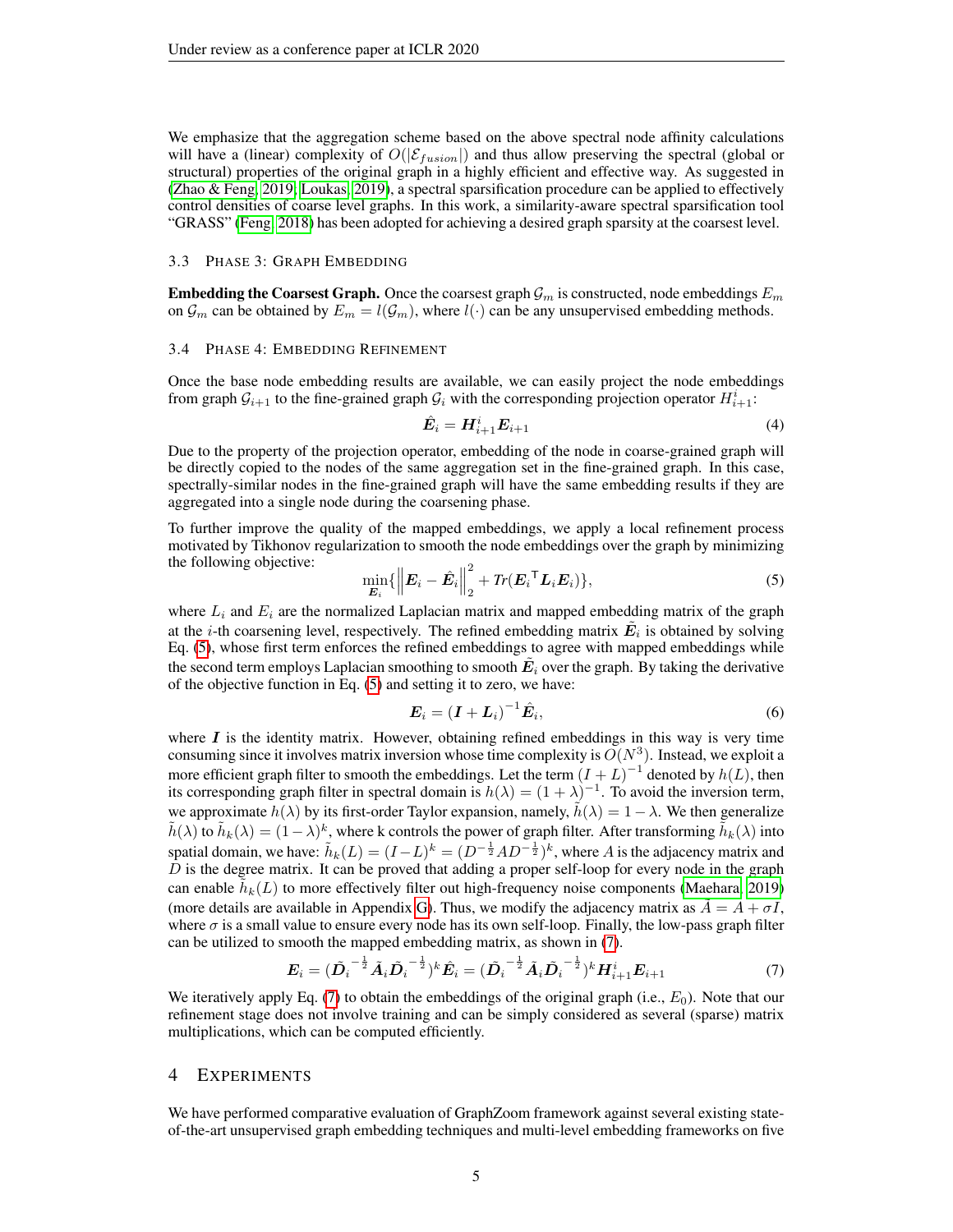standard graph-based dataset (transductive as well as inductive). In addition, we evaluate the scalability of GraphZoom on Friendster dataset that contains 8 million nodes and 400 million edges. Finally, we further analyze GraphZoom kernels separately to show their effectiveness.

#### <span id="page-5-0"></span>4.1 EXPERIMENTAL SETUP

| <b>Dataset</b> | Type              | Task         | <b>Nodes</b> | Edges       | <b>Classes</b> | <b>Features</b> |
|----------------|-------------------|--------------|--------------|-------------|----------------|-----------------|
| Cora           | Citation network  | Transductive | 2.708        | 5.429       |                | 1.433           |
| Citeseer       | Citation network  | Transductive | 3.327        | 4.732       | 6              | 3.703           |
| Pubmed         | Citation network  | Transductive | 19.717       | 44.338      | 3              | 500             |
| PPI            | Molecular network | Inductive    | 14.755       | 222,055     | 121            | 50              |
| Reddit         | Social network    | Inductive    | 232,965      | 57,307,946  | 210            | 5.414           |
| Friendster     | Social network    | Transductive | 7,944,949    | 446,673,688 | 5.000          | N/A             |

|  |  |  |  | Table 1: Statistics of datasets used in our experiments |
|--|--|--|--|---------------------------------------------------------|
|--|--|--|--|---------------------------------------------------------|

Datasets. The statistics of datasets used in our experiments are demonstrated in Table [1.](#page-5-0) We use Cora, Citeseer, Pubmed, Friendster for transductive task and PPI, Reddit for inductive task. We choose the same training and testing size used in [Kipf & Welling](#page-8-3) [\(2016\)](#page-8-3); [Hamilton et al.](#page-8-5) [\(2017\)](#page-8-5).

Transductive baseline models. Many existing graph embedding techniques are essentially transductive learning methods, which require all nodes in the graph be present during training, and their embedding models have to be retrained whenever a new node is added. We compare GraphZoom with transductive models DeepWalk and node2vec that have shown the state-of-the-art unsupervised embedding results on the datasets used in our experiments. We further compare GraphZoom with two multi-level frameworks: HARP [\(Chen et al., 2018\)](#page-8-6) and MILE [\(Liang et al., 2018\)](#page-8-8), which have shown improvement upon DeepWalk and node2vec in either embedding quality or scalability.

Inductive baseline models. Inductive graph embedding models can be trained without seeing the whole graph structure and their trained models can be applied on new nodes added to graph. To show GraphZoom can also enhance inductive learning, we compare it against GraphSAGE [\(Hamilton](#page-8-5) [et al., 2017\)](#page-8-5) using four different aggregation functions.

More details of datasets and baselines are available in Appendix [A](#page-10-0) and [B.](#page-10-1) We optimize hyperparameters of DeepWalk, node2vec and GraphSAGE on original datasets as embedding baseline, and then we choose the same hyper-parameters to embed coarsened graph in HARP, MILE and our GraphZoom framework. We run all the experiments on a machine running Linux with an Intel Xeon Gold 6242 CPU (32 cores, 2.40GHz) and 384 GB of RAM.

#### 4.2 PERFORMANCE AND SCALABILITY OF GRAPHZOOM

Since HARP and MILE only support transductive learning, we compare them with GraphZoom for transductive task with DeepWalk and node2vec as embedding kernels. For inductive task, we compare GraphZoom with GraphSAGE using four different aggregation functions. Results of both transductive learning task and inductive learning task are summarized in Tables [2](#page-6-0) and [3,](#page-6-1) respectively.

We report the mean classification accuracy for transductive task and micro-averaged F1 score for inductive task as well as CPU time after 10 runs for all the baselines and GraphZoom. We measure the CPU time for graph embedding as the total run time of DeepWalk, node2vec, and GraphSAGE. We use the sum of CPU time for graph coarsening, graph embedding, and embedding refinement as total run time of HARP and MILE. Similarly, we sum up the CPU time for graph fusion, graph coarsening, graph embedding, and embedding refinement as total run time of GraphZoom. We also perform fine-tuning on the hyper-parameters. For both DeepWalk and node2vec, we use 10 walks with a walk length of 80, a window size of 10, and an embedding dimension of 128; we further set  $p = 1$  and  $q = 0.5$  in node2vec. For GraphSAGE, we train a two-layer model for one epoch, with a learning rate of 0.00001, an embedding dimension of 128, and a batch size of 256.

Comparing GraphZoom with baseline embedding methods. We show the results of GraphZoom with coarsening level varying 1 to 3 for transductive learning and 1 to 2 for inductive learning. Results with larger coarsening level are available in Figure [3](#page-7-1) (blue curve) and the Appendix [I.](#page-14-1) Our results demonstrate that GraphZoom is agnostic to underlying embedding methods and capable of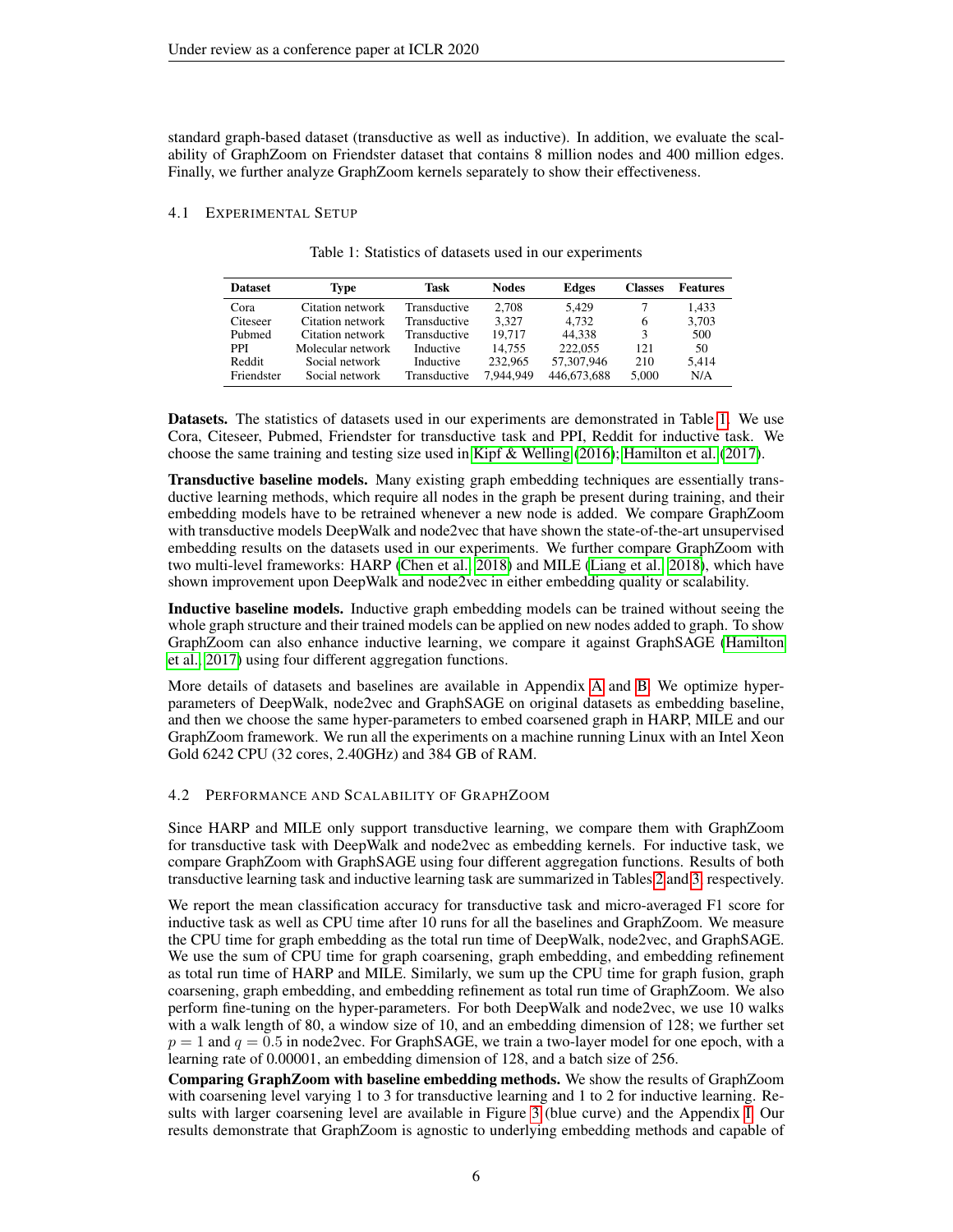|                                       | Cora           |                    | <b>Citeseer</b> |                    | <b>Pubmed</b>  |                   |
|---------------------------------------|----------------|--------------------|-----------------|--------------------|----------------|-------------------|
| Method                                | $Accuracy(\%)$ | Time(secs)         | $Accuracy(\%)$  | Time(secs)         | $Accuracy(\%)$ | Time(mins)        |
| DeepWalk                              | 71.4           | 97.8               | 47.0            | 120.0              | 69.9           | 14.1              |
| HARP(DW)                              | 71.3           | $296.7(0.3\times)$ | 43.2            | $272.4(0.4\times)$ | 70.6           | $33.9(0.4\times)$ |
| $MILE(DW, l=1)$                       | 71.9           | $68.7(1.4\times)$  | 46.5            | $53.7(2.2\times)$  | 69.6           | $7.0(2.0\times)$  |
| $MILE(DW, l=2)$                       | 71.3           | $30.9(3.2\times)$  | 47.3            | $22.5(5.3\times)$  | 66.7           | $4.4(2.3\times)$  |
| $MILE(DW, l=3)$                       | 70.6           | $15.9(6.1\times)$  | 47.1            | $9.9(12.1\times)$  | 64.5           | $2.5(5.8\times)$  |
| $\textbf{GZoom}(\textbf{DW}, l=1)$    | 76.9           | $39.6(2.5\times)$  | 49.7            | $19.6(2.1\times)$  | 75.3           | $4.0(3.6\times)$  |
| $\textbf{GZoom}(\text{DW}, l=2)$      | 77.3           | $15.6(6.3\times)$  | 50.8            | $6.7(6.0\times)$   | 75.9           | $1.7(8.3\times)$  |
| $\textbf{GZoom}(\textbf{DW}, \, l=3)$ | 75.1           | $2.4(40.8\times)$  | 49.5            | $1.3(30.8\times)$  | 77.2           | $0.6(23.5\times)$ |
| node2vec                              | 71.5           | 119.7              | 45.8            | 126.9              | 71.3           | 15.6              |
| HARP(N2V)                             | 72.3           | $171.0(0.7\times)$ | 44.8            | $174.3(0.7\times)$ | 70.1           | $46.1(0.3\times)$ |
| MILE( $N2V, l=1$ )                    | 72.1           | $57.3(2.1\times)$  | 46.1            | $60.9(2.1\times)$  | 70.8           | $7.3(2.1\times)$  |
| MILE( $N2V, l=2$ )                    | 71.8           | $30.0(4.0\times)$  | 45.7            | $28.8(4.4\times)$  | 67.3           | $4.3(3.6\times)$  |
| MILE(N2V, $l=3$ )                     | 68.5           | $16.5(7.2\times)$  | 45.2            | $15.6(8.1\times)$  | 61.8           | $1.8(8.0\times)$  |
| $\textbf{GZoom}(N2V, l=1)$            | 77.3           | $43.5(2.8\times)$  | 54.7            | $38.1(3.3\times)$  | 77.0           | $3.0(5.2\times)$  |
| $\textbf{GZoom}(N2V, l=2)$            | 77.0           | $13.5(8.9\times)$  | 51.7            | $15.3(8.3\times)$  | 77.8           | $1.5(10.4\times)$ |
| $\textbf{GZoom}(N2V, l=3)$            | 75.3           | $3.0(39.9\times)$  | 50.7            | $4.5(28.2\times)$  | 77.4           | $0.4(39.0\times)$ |

<span id="page-6-0"></span>Table 2: Summary of results in terms of mean classification accuracy and CPU time for transductive task, on Cora, Citeseer and Pubmed datasets — DW, N2V, and GZoom denote DeepWalk, node2vec, and GraphZoom, respectively; l means the graph coarsening level.

<span id="page-6-1"></span>Table 3: Summary of results in terms of micro-averaged F1 score and CPU time for inductive task, on PPI and Reddit datasets — The baselines are GraphSAGE with four different aggregation functions. GZoom and GSAGE denote GraphZoom and GraphSAGE, respectively; l means the graph coarsening level.

|                                |       | PPI                 | <b>Reddit</b> |                      |  |
|--------------------------------|-------|---------------------|---------------|----------------------|--|
| Method                         |       | Micro-F1 Time(mins) |               | Micro-F1 Time(hours) |  |
| GraphSAGE-GCN                  | 0.601 | 9.6                 | 0.908         | 10.1                 |  |
| $GZoom(GSAGE-GCN, l=1)$        | 0.621 | $4.8(2.0\times)$    | 0.923         | $3.4(3.0\times)$     |  |
| $GZoom(GSAGE-GCN, l=2)$        | 0.612 | $1.8(5.2\times)$    | 0.917         | $1.6(6.3\times)$     |  |
| GraphSAGE-mean                 | 0.598 | 11 1                | 0.897         | 8.1                  |  |
| $GZoom(GSAGE-mean, l=1)$       | 0.614 | $5.2(2.2\times)$    | 0.925         | $2.6(3.1\times)$     |  |
| $GZoom(GSAGE-mean, l=2)$       | 0.617 | $1.8(6.2\times)$    | 0.919         | $1.2(6.8\times)$     |  |
| GraphSAGE-LSTM                 | 0.596 | 387.3               | 0.907         | 92.2                 |  |
| $GZoom(GSAGE-LSTM, l=1)$ 0.614 |       | $151.8(2.6\times)$  | 0.920         | $39.8(2.3\times)$    |  |
| $GZoom(GSAGE-LSTM, l=2)$ 0.615 |       | $52.5(7.4\times)$   | 0.917         | $14.5(6.4\times)$    |  |
| GraphSAGE-pool                 | 0.602 | 144.9               | 0.892         | 84.3                 |  |
| $GZoom(GSAGE-pool, l=1)$       | 0.611 | $66.0(2.2\times)$   | 0.921         | $27.0(3.1\times)$    |  |
| $GZoom(GSAGE-pool, l=2)$       | 0.614 | $23.4(6.2\times)$   | 0.912         | $12.4(6.8\times)$    |  |



Figure 2: Comparisons of GraphZoom and MILE on Friendster dataset.

boosting the accuracy and speed of state-of-the-art unsupervised embedding methods on various datasets. More specifically, for transductive learning task, GraphZoom improves classification accuracy upon all the baseline embedding methods by a margin of 8.3%, 19.4%, and 10.4% on Cora, Citeseer, and Pubmed, respectively, while achieving up to 40.8x run time reduction. Similarly, GraphZoom outperforms all the baselines by a margin of 3.4% and 3.3% on PPI and Reddit for inductive learning task, respectively, with speedup up to 7.6x. Our results indicate that reducing graph size while properly retaining the key spectral properties of graph Laplacian and smoothing embeddings will not only boost the embedding speed but also lead to high embedding quality.

Comparing GraphZoom with multi-level frameworks. As shown in Table [2,](#page-6-0) HARP only slightly improves and sometimes even worsens the classification accuracy while significantly increasing the CPU time. Although MILE improves both accuracy and CPU time compared to baseline embedding methods in some cases, the performance of MILE becomes worse with increasing coarsening levels (e.g., the classification accuracy of MILE drops from 0.708 to 0.618 on Pubmed dataset with node2vec as the embedding kernel). GraphZoom achieves a better accuracy and speedup compared to MILE with the same coarsening level across all datasets. Moreover, when increasing coarsening levels, namely, decreasing number of nodes on the coarsened graph, GraphZoom still produces com-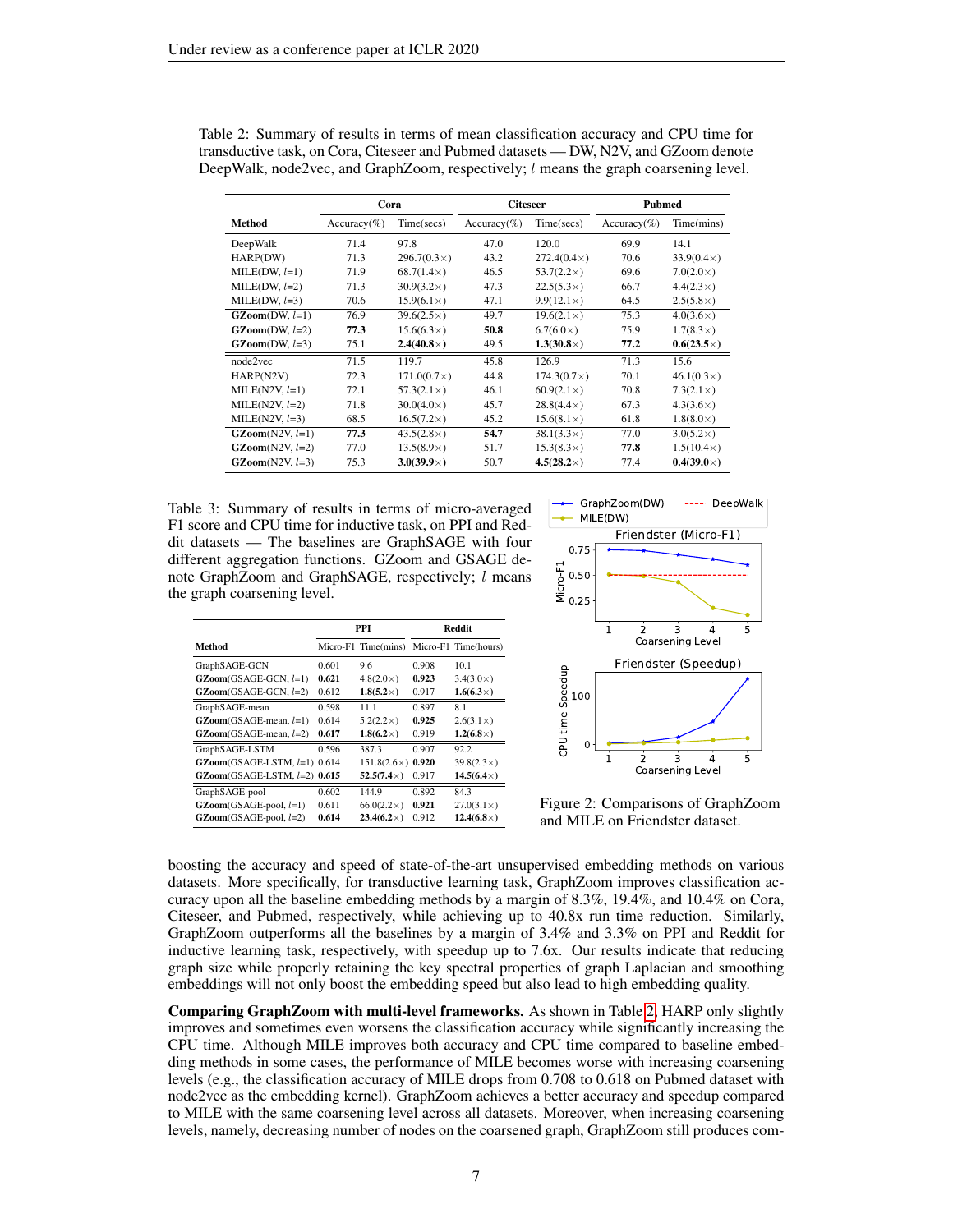parable or even a better embedding accuracy with much shorter CPU times. This further confirms GraphZoom can retain the key graph structure information to be utilized by underlying embedding models to generate high-quality node embeddings.

GraphZoom for large graph embedding. To show GraphZoom can significantly improve performance and scalability of underlying embedding model on large graph, we test GraphZoom and MILE on Friendster dataset, which contains 8 million nodes and 400 million edges, using DeepWalk as the embedding kernel. As shown in Figure [2,](#page-6-1) GraphZoom drastically boosts the Micro-F1 score up to 47.6% compared to MILE and 49.9% compared to DeepWalk with speedup up to  $119.8\times$ . When increasing coarsening level, GraphZoom achieves a higher speedup while the embedding accuracy decreases gracefully.

#### 4.3 ANALYSIS ON GRAPHZOOM KERNELS

<span id="page-7-1"></span>

Figure 3: Comparisons of different kernel combinations in GraphZoom and MILE in classification accuracy on Cora, Citeseer, and Pubmed datasets — We choose DeepWalk (DW) as the embedding kernel. GZoom F, GZoom C, GZoom R denote the fusion, coarsening, and refinement kernels proposed in GraphZoom, respectively; MILE C and MILE R denote the coarsening and refinement kernels in MILE, respectively; The blue curve is basically GraphZoom and the yellow one is MILE.

To study the effectiveness of our proposed GraphZoom kernels separately, we compare each of them against the corresponding kernel in MILE with other kernels fixed. As shown in Figure [3,](#page-7-1) when fixing coarsening kernel and comparing refinement kernel of GraphZoom with that of MILE (shown in purple curve and yellow curve), GraphZoom refinement kernel can improve embedding results upon MILE refinement kernel, especially when the coarsening level is large, which indicates that our proposed graph filter in refinement kernel can successfully filter out high frequency noise from graph to improve embedding quality. Similarly, when comparing coarsening kernels in GraphZoom and MILE with refinement kernel fixed (shown in light blue curve and yellow curve), GraphZoom coarsening kernel can also improve embedding quality upon MILE coarsening kernel, which shows that our spectral graph coarsening algorithm can indeed retain key graph structure for underlying graph embedding models to exploit. When combining GraphZoom coarsening kernel and refinement kernel (green curve), we can achieve better classification accuracy compared with the ones using any kernel in MILE (i.e., light blue curve, purple curve and yellow curve), which means that GraphZoom coarsening kernel and refinement kernel play different roles to boost embedding performance and their combination can further improve embedding result. Moreover, when adding graph fusion kernel with the combination of GraphZoom coarsening and refinement kernels (blue curve, which is our GraphZoom framework), it improves classification accuracy by a large margin, which betokens that graph fusion can properly incorporate both graph topology and node attribute information and lifts the embedding quality of downstream embedding models. Results of each kernel CPU time and speedup comparison are available in Appendix [F](#page-13-0) and Appendix [H.](#page-13-1)

### <span id="page-7-0"></span>5 CONCLUSION

In this work we propose GraphZoom, a multi-level framework to improve embedding quality and scalability of underlying unsupervised graph embedding techniques. GraphZoom encodes graph structure and node attribute in a single graph and exploiting spectral coarsening and refinement methods to remove high frequency noise from the graph. Experiments show that GraphZoom improves both classification accuracy and embedding speed on a number of popular datasets. An interesting direction for future work is to derive a proper way to propagate node labels to the coarsest graph, which would allow GraphZoom to support supervised graph embedding models.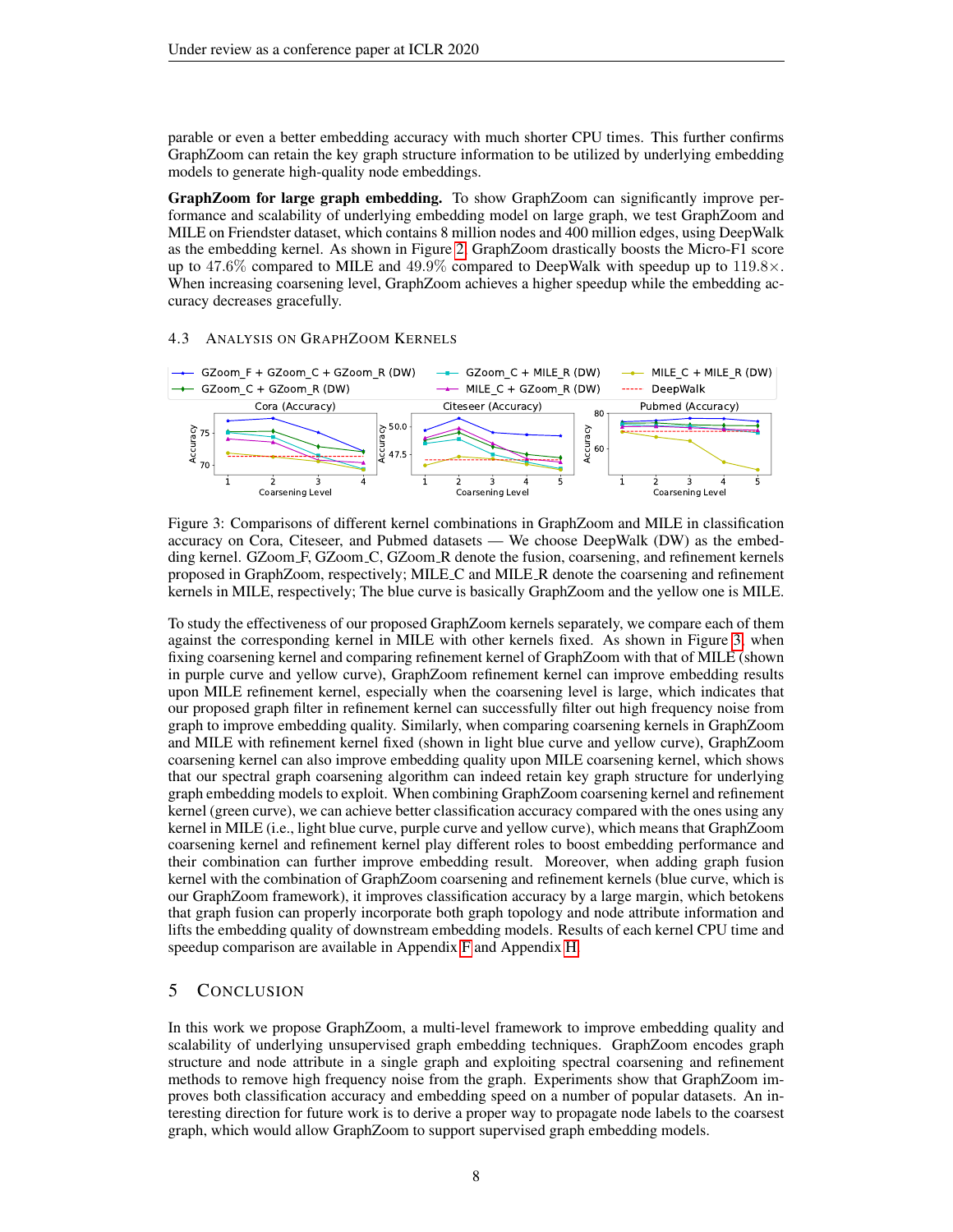#### **REFERENCES**

- <span id="page-8-9"></span>Esra Akbas and Mehmet Aktas. Network embedding: on compression and learning. *arXiv preprint arXiv:1907.02811*, 2019.
- <span id="page-8-14"></span>Mikhail Belkin and Partha Niyogi. Laplacian eigenmaps for dimensionality reduction and data representation. *Neural computation*, 15(6):1373–1396, 2003.
- <span id="page-8-0"></span>Hongyun Cai, Vincent W Zheng, and Kevin Chen-Chuan Chang. A comprehensive survey of graph embedding: Problems, techniques, and applications. *IEEE Transactions on Knowledge and Data Engineering*, 30(9):1616–1637, 2018.
- <span id="page-8-6"></span>Haochen Chen, Bryan Perozzi, Yifan Hu, and Steven Skiena. Harp: Hierarchical representation learning for networks. In *Thirty-Second AAAI Conference on Artificial Intelligence*, 2018.
- <span id="page-8-16"></span>Jie Chen and Ilya Safro. Algebraic distance on graphs. *SIAM Journal on Scientific Computing*, 33 (6):3468–3490, 2011.
- <span id="page-8-18"></span>Zhuo Feng. Similarity-aware spectral sparsification by edge filtering. In *2018 55th ACM/ESDA/IEEE Design Automation Conference (DAC)*, pp. 1–6. IEEE, 2018.
- <span id="page-8-7"></span>Guoji Fu, Chengbin Hou, and Xin Yao. Learning topological representation for networks via hierarchical sampling. *arXiv preprint arXiv:1902.06684*, 2019.
- <span id="page-8-1"></span>Palash Goyal and Emilio Ferrara. Graph embedding techniques, applications, and performance: A survey. *Knowledge-Based Systems*, 151:78–94, 2018.
- <span id="page-8-2"></span>Aditya Grover and Jure Leskovec. node2vec: Scalable feature learning for networks. In *Proceedings of the 22nd ACM SIGKDD international conference on Knowledge discovery and data mining*, pp. 855–864. ACM, 2016.
- <span id="page-8-11"></span>Caglar Gulcehre, Misha Denil, Mateusz Malinowski, Ali Razavi, Razvan Pascanu, Karl Moritz Hermann, Peter Battaglia, Victor Bapst, David Raposo, Adam Santoro, and Nando de Freitas. Hyperbolic attention networks. In *International Conference on Learning Representations*, 2019. URL <https://openreview.net/forum?id=rJxHsjRqFQ>.
- <span id="page-8-5"></span>Will Hamilton, Zhitao Ying, and Jure Leskovec. Inductive representation learning on large graphs. In *Advances in Neural Information Processing Systems*, pp. 1024–1034, 2017.
- <span id="page-8-3"></span>Thomas N Kipf and Max Welling. Semi-supervised classification with graph convolutional networks. *arXiv preprint arXiv:1609.02907*, 2016.
- <span id="page-8-12"></span>Johannes Klicpera, Aleksandar Bojchevski, and Stephan Gnnemann. Combining neural networks with personalized pagerank for classification on graphs. In *International Conference on Learning Representations*, 2019. URL <https://openreview.net/forum?id=H1gL-2A9Ym>.
- <span id="page-8-13"></span>Qimai Li, Xiao-Ming Wu, Han Liu, Xiaotong Zhang, and Zhichao Guan. Label efficient semisupervised learning via graph filtering. In *Proceedings of the IEEE Conference on Computer Vision and Pattern Recognition*, pp. 9582–9591, 2019.
- <span id="page-8-8"></span>Jiongqian Liang, Saket Gurukar, and Srinivasan Parthasarathy. Mile: A multi-level framework for scalable graph embedding. *arXiv preprint arXiv:1802.09612*, 2018.
- <span id="page-8-10"></span>Wenqing Lin, Feng He, Faqiang Zhang, Xu Cheng, and Hongyun Cai. Effective and efficient network embedding initialization via graph partitioning. *arXiv preprint arXiv:1908.10697*, 2019.
- <span id="page-8-15"></span>Oren E Livne and Achi Brandt. Lean algebraic multigrid (lamg): Fast graph laplacian linear solver. *SIAM Journal on Scientific Computing*, 34(4):B499–B522, 2012.
- <span id="page-8-17"></span>Andreas Loukas. Graph reduction with spectral and cut guarantees. *Journal of Machine Learning Research*, 20(116):1–42, 2019.
- <span id="page-8-4"></span>Takanori Maehara. Revisiting graph neural networks: All we have is low-pass filters. *arXiv preprint arXiv:1905.09550*, 2019.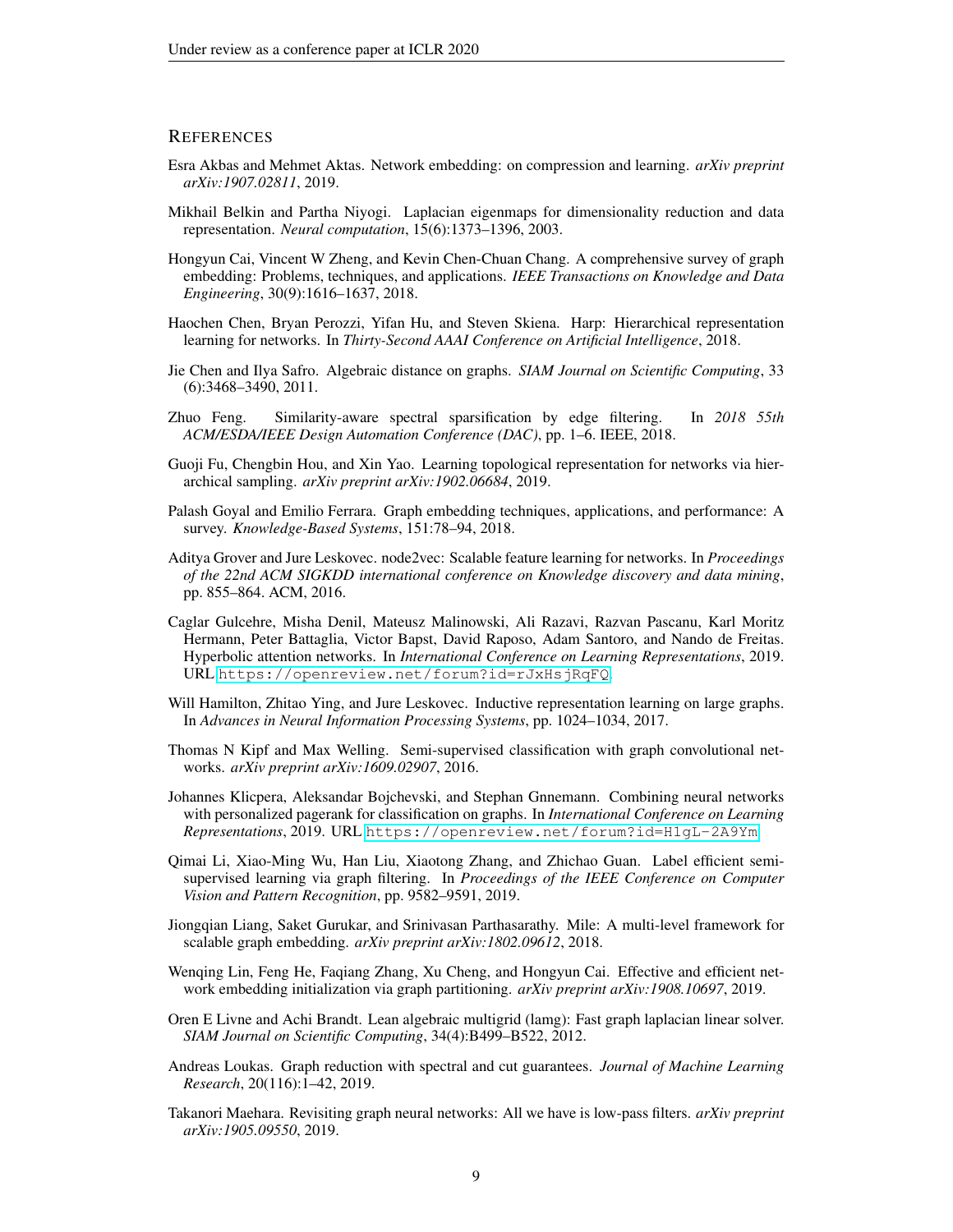- <span id="page-9-5"></span>Richard Peng, He Sun, and Luca Zanetti. Partitioning well-clustered graphs: Spectral clustering works! In *Annual Conference on Learning Theory*, pp. 1423–1455, 2015.
- <span id="page-9-1"></span>Bryan Perozzi, Rami Al-Rfou, and Steven Skiena. Deepwalk: Online learning of social representations. In *Proceedings of the 20th ACM SIGKDD international conference on Knowledge discovery and data mining*, pp. 701–710. ACM, 2014.
- <span id="page-9-4"></span>David I Shuman, Sunil K Narang, Pascal Frossard, Antonio Ortega, and Pierre Vandergheynst. The emerging field of signal processing on graphs: Extending high-dimensional data analysis to networks and other irregular domains. *IEEE signal processing magazine*, 30(3):83–98, 2013.
- <span id="page-9-8"></span>Jaewon Yang and Jure Leskovec. Defining and evaluating network communities based on groundtruth. *Knowledge and Information Systems*, 42(1):181–213, 2015.
- <span id="page-9-7"></span>Zhilin Yang, William W Cohen, and Ruslan Salakhutdinov. Revisiting semi-supervised learning with graph embeddings. *arXiv preprint arXiv:1603.08861*, 2016.
- <span id="page-9-2"></span>Daokun Zhang, Jie Yin, Xingquan Zhu, and Chengqi Zhang. Network representation learning: A survey. *IEEE transactions on Big Data*, 2018a.
- <span id="page-9-3"></span>Zhengyan Zhang, Cheng Yang, Zhiyuan Liu, Maosong Sun, Zhichong Fang, Bo Zhang, and Leyu Lin. Cosine: Compressive network embedding on large-scale information networks. *arXiv preprint arXiv:1812.08972*, 2018b.
- <span id="page-9-6"></span>Zhiqiang Zhao and Zhuo Feng. Effective-resistance preserving spectral reduction of graphs. In *Proceedings of the 56th Annual Design Automation Conference 2019*, pp. 109. ACM, 2019.
- <span id="page-9-0"></span>Jie Zhou, Ganqu Cui, Zhengyan Zhang, Cheng Yang, Zhiyuan Liu, and Maosong Sun. Graph neural networks: A review of methods and applications. *arXiv preprint arXiv:1812.08434*, 2018.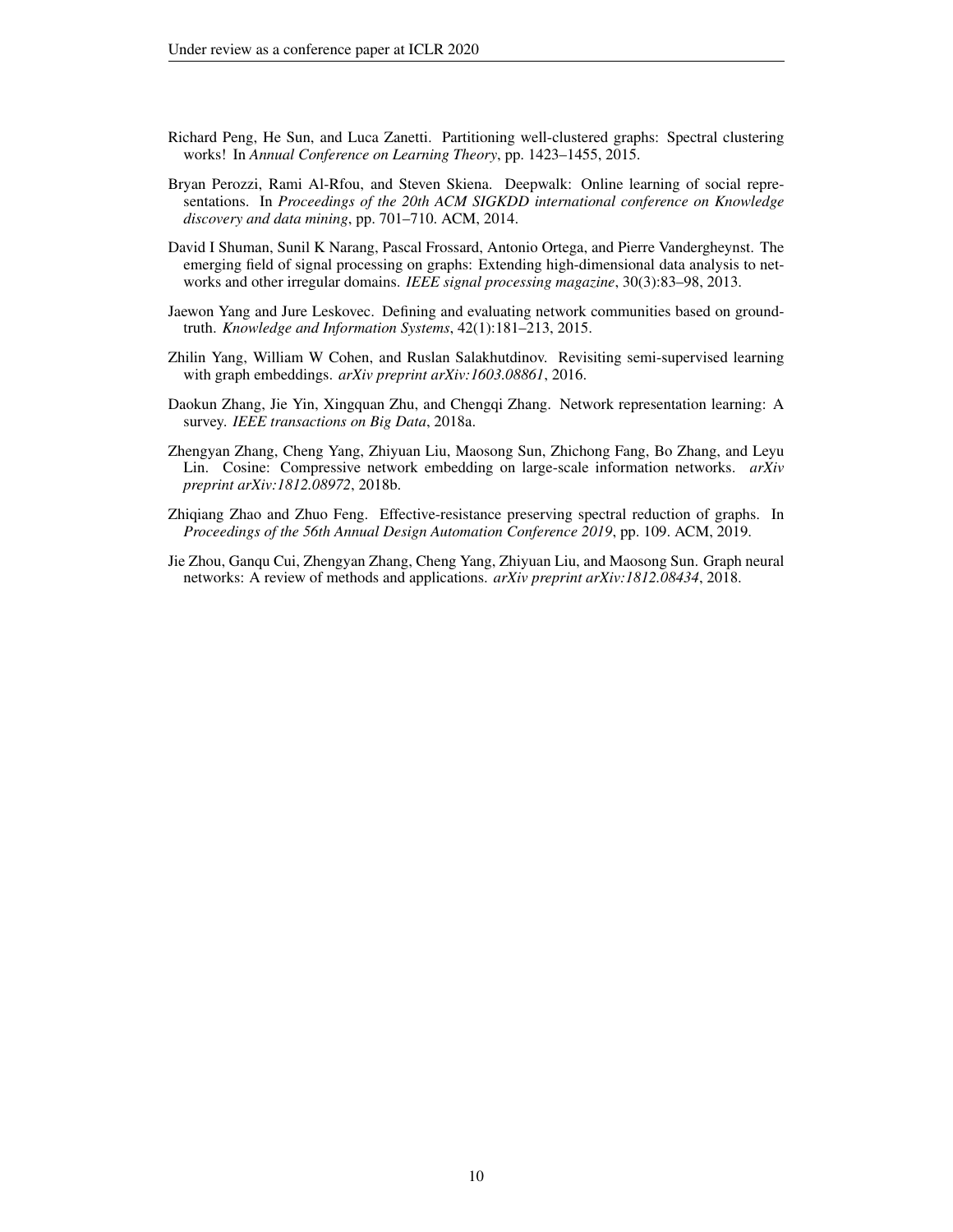# <span id="page-10-0"></span>APPENDIX A DETAILS OF DATASETS

Transductive task We follow the experiments setup in [Yang et al.](#page-9-7) [\(2016\)](#page-9-7) for three standard citation network benchmark datasets: Cora, Citeseer, and Pubmed. In all these three citation networks, nodes represent documents and edges correspond to citations. Each node has a sparse bag-of-word feature vector and a class label. We allow only 20 labels per class for training and 1,000 labeled nodes for testing. In addition, we further evaluate on Friendster dataset [\(Yang & Leskovec, 2015\)](#page-9-8), which contains 8 million nodes and 400 million edges, with 2.5% of the nodes used for training and 0.3% nodes for testing. In Friendster, nodes represent users and a pair of nodes are linked if they are friends; each node has a class label but is not associated with a feature vector.

Inductive task We follow [Hamilton et al.](#page-8-5) [\(2017\)](#page-8-5) for setting up experiments on both protein-protein interaction (PPI) and Reddit dataset. PPI dataset consists of graphs corresponding to human tissues, where nodes are proteins and edges represent interaction effects between proteins. Reddit dataset contains nodes corresponding to users' posts and two nodes are connected if the same users comment on both posts. We use 60% nodes for training, 40% for testing on PPI and 65% for training and 35% for testing on Reddit.

# <span id="page-10-1"></span>APPENDIX B DETAILS OF BASELINES

**DeepWalk** first generates random walks based on graph structure. Then, walks are treated as sentences in a language model and Skip-Gram model is exploited to obtain node embeddings.

node2vec is different from DeepWalk in terms of generating random walks by introducing the return parameter p and the in-out parameter q, which can combine DFS-like and BFS-like neighborhood exploration.

GraphSAGE embeds nodes in an inductive way by learning an aggregation function that aggregates node features to obtain embeddings. GraphSAGE supports four different aggregation functions: GraphSAGE-GCN, GraphSAGE-mean, GraphSAGE-LSTM and GraphSAGE-pool.

HARP coarsens the original graph into several coarsening levels and apply underlying embedding model to train the coarsened graph at each coarsening level sequentially to obtain the final embeddings on original graph. Since coarsening level is fixed in their implementation, we run HARP in our experiments without changing the coarsening level.

MILE is the state-of-the-art multi-level unsupervised graph embedding framework and very similar to our GraphZoom framework since it also contains graph coarsening and embedding refinement kernels. More specifically, MILE first uses its coarsening kernel to reduce the graph size and trains underlying unsupervised graph embedding model on coarsest graph. Then, its refinement kernel employs Graph Convolutional Network (GCN) to refine embeddings back to the original graph. We compare GraphZoom with MILE on various datasets, including Friendster that contains 8 million nodes and 4 million edges (shown in Table [2](#page-6-0) and Figure [2\)](#page-6-1). Moreover, we further compare each kernel in GraphZoom and MILE in Figure [3.](#page-7-1)

# <span id="page-10-2"></span>APPENDIX C GRAPH SIZE AT DIFFERENT COARSENING LEVEL

The details of graph size at different coarsening level on all six datasets are shown in Table [4.](#page-11-0)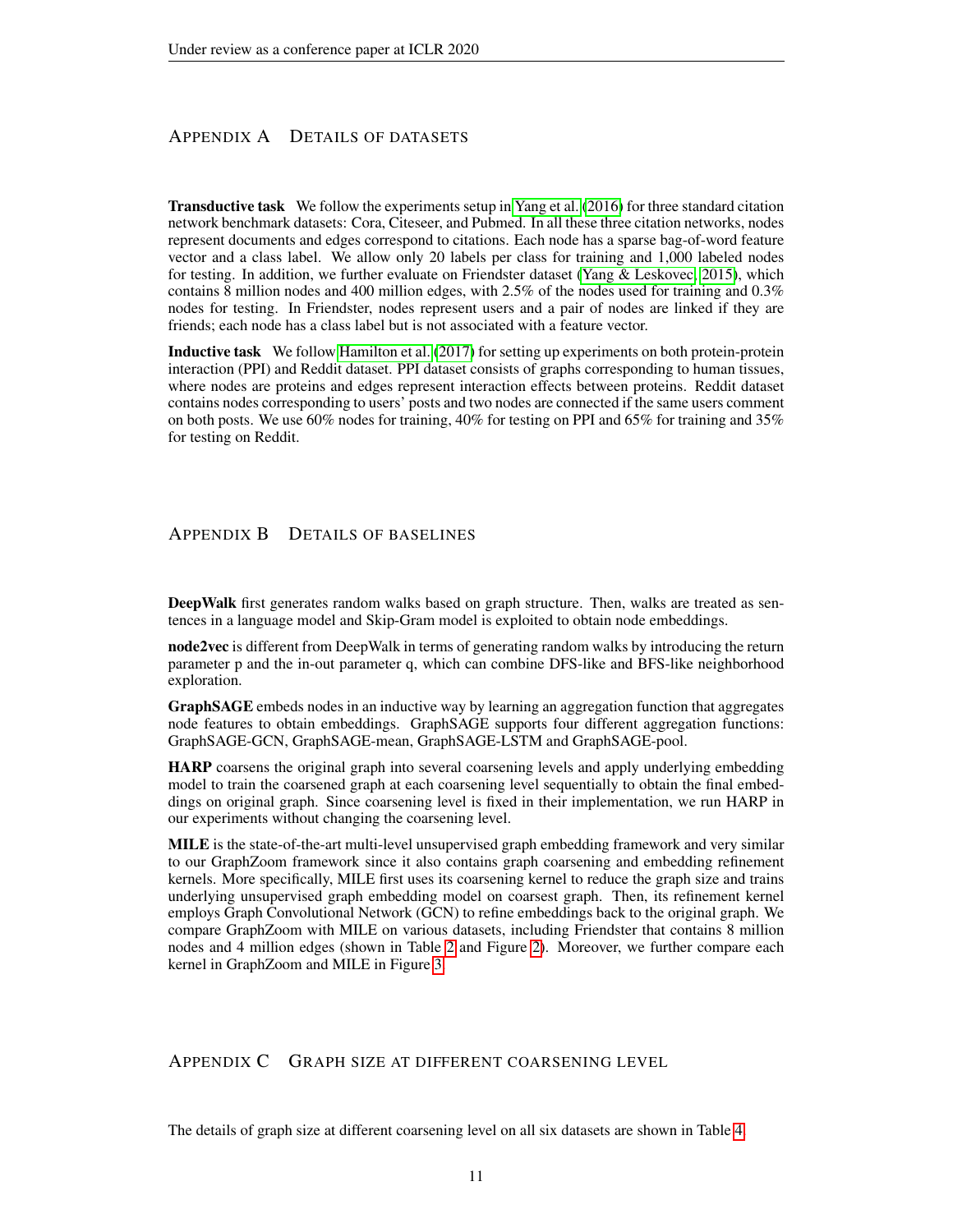<span id="page-11-0"></span>Table 4: Number of nodes at different GraphZoom coarsening level. GZoom-0 means GraphZoom with 0 coarsening level (i.e., without coarsening), GZoom-1 means GraphZoom with 1 coarsening level and so forth.

| <b>Dataset</b> | GZoom-0   | $GZ$ oom-1 | $GZ$ oom-2 | GZoom-3 | GZoom-4 | GZ00m-5 |
|----------------|-----------|------------|------------|---------|---------|---------|
| Cora           | 2.708     | 1.169      | 519        | 218     | 100     | 45      |
| Citeseer       | 3,327     | 1,488      | 606        | 282     | 131     | 58      |
| Pubmed         | 19,717    | 7,903      | 3,562      | 1,651   | 726     | 327     |
| <b>PPI</b>     | 14.755    | 5.061      | 1.815      | 685     | 281     | 120     |
| Reddit         | 232,965   | 84.562     | 30,738     | 11,598  | 4.757   | 2,117   |
| Friendster     | 7,944,949 | 2,734,483  | 1,048,288  | 409,613 | 134,956 | 44,670  |

APPENDIX D GRAPHZOOM ALGORITHM

| <b>Algorithm 1:</b> GraphZoom algorithm |  |  |
|-----------------------------------------|--|--|
|-----------------------------------------|--|--|

**Input:** Adjacency matrix  $A_{topo} \in \mathbb{R}^{N \times N}$ ; node feature matrix  $\boldsymbol{X} \in \mathbb{R}^{N \times K}$ ; base embedding function  $l(\cdot)$ ; coarsening level m **Output:** Node embedding matrix  $\mathbf{E} \in \mathbb{R}^{N \times D}$ 1  $\mathbf{A}_0 = graph\_fusion(\mathbf{A}_{topo}, \mathbf{X});$ 2 for  $i = 1...m$  do  $\bm{s} \ \ \big\vert \ \ \bm{A}_i, \bm{H}_{i-1}^i = spectral\_coarsening(\bm{A}_{i-1});$ <sup>4</sup> end 5  $E_L = l(A_m);$ 6 for  $i = m...1$  do <sup>7</sup> Eˆ <sup>i</sup>−<sup>1</sup> = (H<sup>i</sup> i−1 ) <sup>T</sup> E<sup>i</sup> ;  $\begin{array}{ccc} \mathbf{s} & \mid & \boldsymbol{E}_{i-1} = \mathit{refinement}(\hat{\boldsymbol{E}}_{i-1}); \end{array}$ <sup>9</sup> end 10  $E = E_0$ ;

# APPENDIX E SPECTRAL COARSENING

Notice that mapping operator  $H_i^{i+1} \in \{0,1\}^{|\mathcal{V}_{i+1}| \times |\mathcal{V}_i|}$  is a coarsening matrix containing only 0 and 1. It has following properties:

- Row (column) index of  $H_i^{i+1}$  correspond to the node index in graph  $\mathcal{G}_{i+1}(\mathcal{G}_i)$ .
- It is a surjective mapping of the node set, where  $(H_i^{i+1})_{p,q} = 1$  if node q in graph  $\mathcal{G}_i$  is aggregated to super-node p in graph  $\mathcal{G}_{i+1}$ , and  $(H_i^{i+1})_{p',q} = 0$  for all nodes  $p' \in \{v \in$  $\mathcal{V}_{i+1}$ :  $v \neq p$ .
- It is a locality preserving operator, where the subgraph of  $G_i$  induced by the non-zero entries of  $(H_i^{i+1})_{p,:}$  is connected for each  $p \in \mathcal{V}_{i+1}.$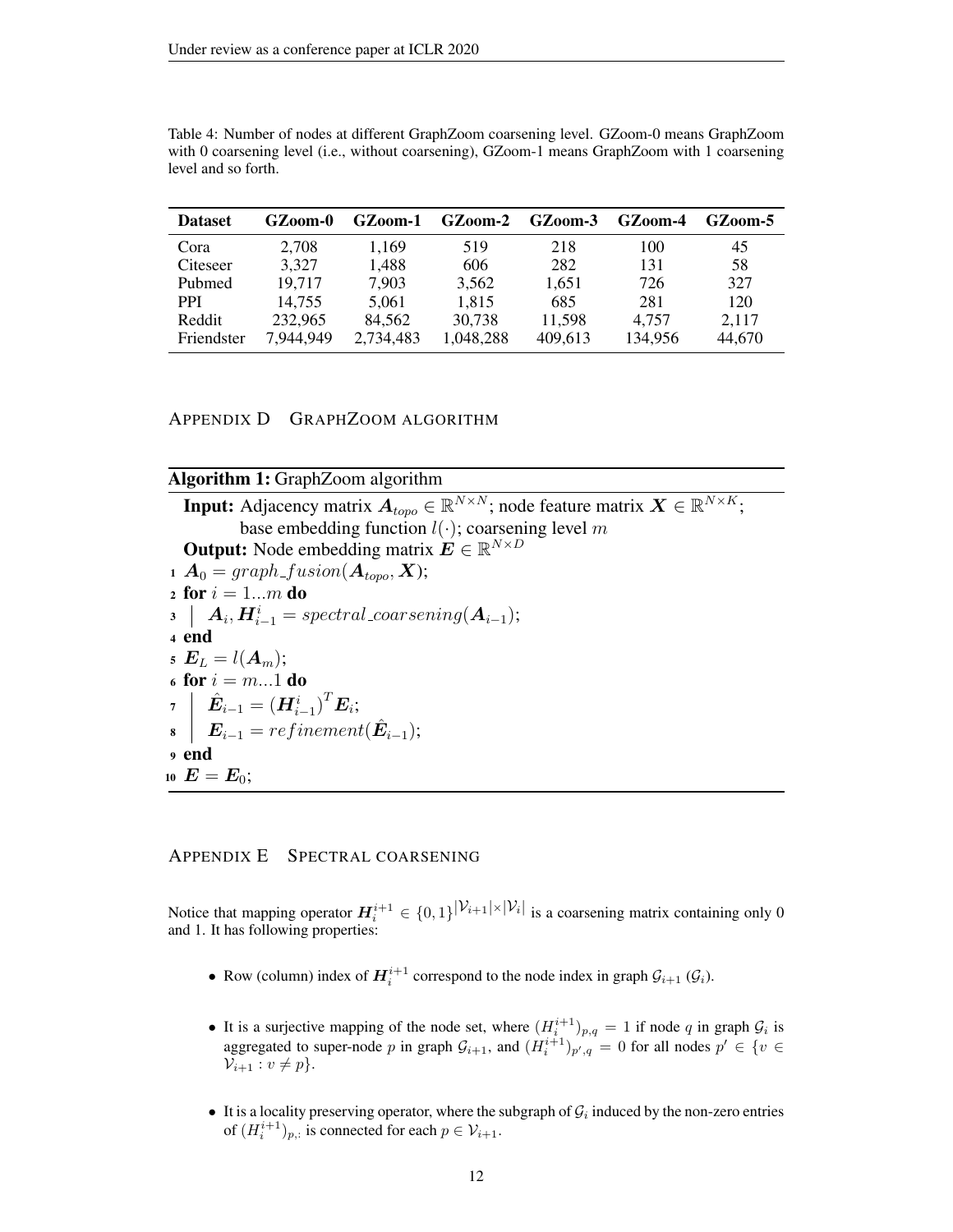Algorithm 2: spectral coarsening algorithm **Input:** Adjacency matrix  $A_i \in \overline{\mathbb{R}^{|V_i| \times |V_i|}}$ **Output:** Adjacency matrix  $A_{i+1} \in \mathbb{R}^{|\mathcal{V}_{i+1}| \times |\mathcal{V}_{i+1}|}$  of the reduced graph  $\mathcal{G}_{i+1}$ , mapping operator  $\boldsymbol{H}_i^{i+1} \in \mathbb{R}^{\left|\mathcal{V}_{i+1}\right| \times \left|\mathcal{V}_{i}\right|}$ 11  $n = |\mathcal{V}_i|, n_c = n;$ 12 [graph reduction ratio]  $\gamma_{max} = 1.8$ ,  $\delta = 0.9$ ; 13 **for** *each edge*  $(p, q) \in \mathcal{E}_i$  **do** 14 [spectral node affinity set]  $\mathbb{C} \leftarrow a_{p,q}$  defined in Eq. [2](#page-3-2); <sup>15</sup> end 16 **for** each node  $p \in \mathcal{V}_i$  **do** 17  $d(p) = |(A_i)_{p,:}|, d_m(p) = \text{median}(|(A_i)_{q,:}|)$ for all  $q \in \{q | (p, q) \in \mathcal{E}_i\}$ ); 18 **if**  $d(p) \geq 8 \cdot d_m(p)$  then 19 | [node aggregation flag]  $z(p) = 0$ ;  $20$  else 21 | [node aggregation flag]  $z(p) = -1$ ;  $22$  end <sup>23</sup> end 24  $\gamma = 1$ ; 25 while  $\gamma < \gamma_{max}$  do  $26 \mid S = \emptyset, U = \emptyset;$  $27$  | [unaggregated node set]  $\mathbb{U} \leftarrow p \in \{p | z(p) == -1 \; \forall p \in \mathcal{V}_i\};$ 28  $\Big| \mathbb{S} \leftarrow p \in \{p | a_{p,q} \geq \delta \cdot \max_{s \neq p,q} \left( \max_{(p,s) \in \mathcal{S}} \right)$  $(p,s)$ ∈  $\mathcal{E}_i$  $(a_{p,s}), \ \max$  $(q,s)$ ∈  $\mathcal{E}_i$  $(a_{q,s})\bigg)$  $\forall p \in \mathcal{V}_i\};$ 29 **for** each node p in  $\mathbb{S} \cap \mathbb{U}$  do 30 **if**  $z(p) == -1$  then  $31 \mid q = \arg \max$  $(p,q) \in \mathcal{E}_i$  $\Big(a_{p,q}\Big);$ 32 33 **i if**  $z(q) = -1$  then  $\mathbf{z}(q) = 0, \mathbf{z}(p) = q, \hat{q} = q;$  $35$   $\vert$   $\vert$  else if  $z(q) == 0$  then 36 | | |  $\mathbf{z}(p) = q, \hat{q} = q;$  $37$  else  $\boxed{\quad \ \ } \qquad \quad \ \ \, \bm{z}(p)=\bm{z}(q),\,\hat{q}=\bm{z}(q);$  $39$  end 40 update smoothed vectors in T with  $x_p^{(k)} = x_{\hat{a}}^{(k)}$  $q^{(k)}\over 4$  for  $k=1,\cdots,t$  $n_c = n_c - 1;$  $41$  end  $42$  end 43  $\gamma = n/n_c, \delta = 0.7 \cdot \delta$ ; 44  $z(p) = p$  for node  $p \in \{p | z(p) = 0\}$ <sup>45</sup> end 46 form  $\boldsymbol{H}^{i+1}_i$  and  $\boldsymbol{A}_{i+1}$  based on  $\boldsymbol{z}$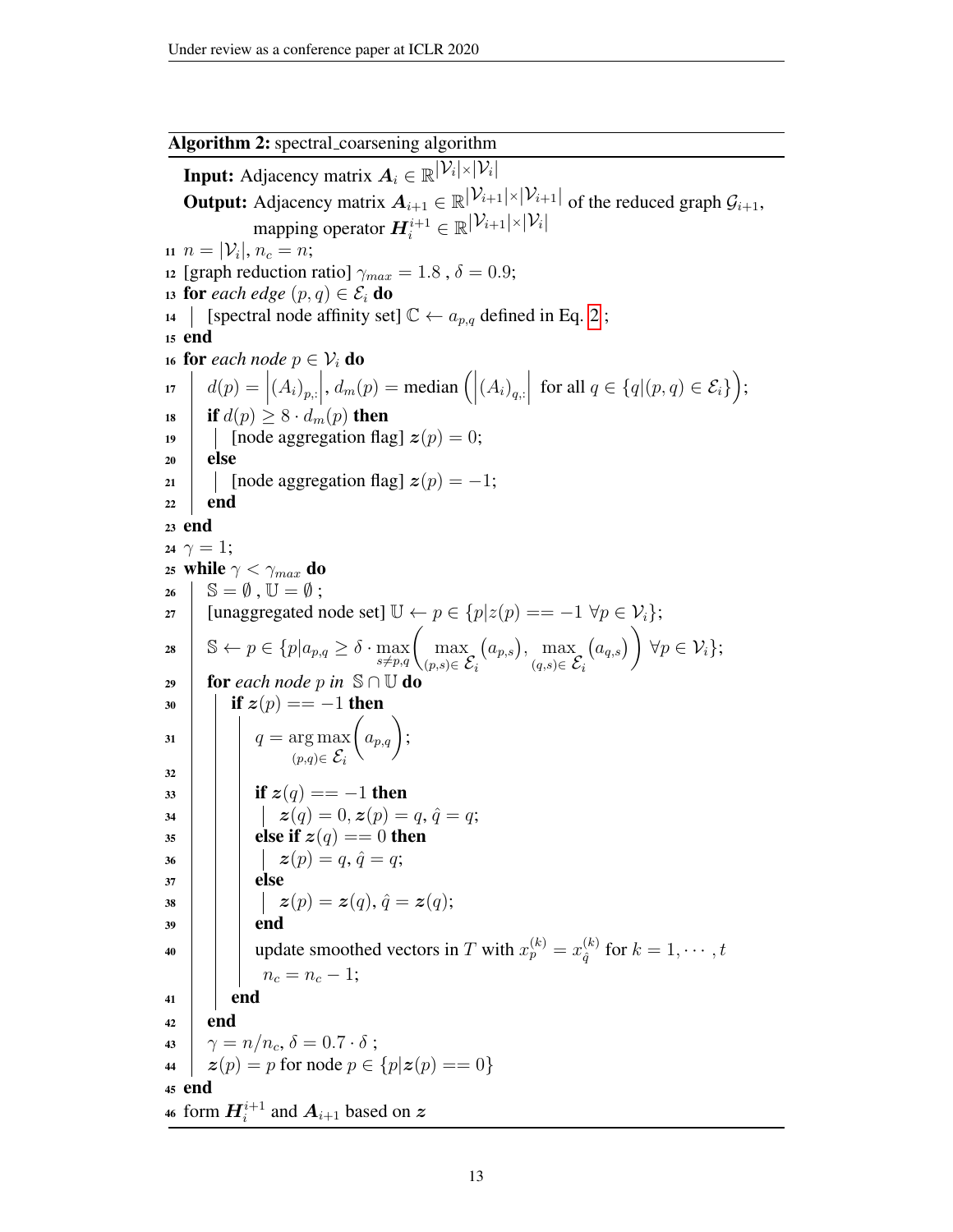# APPENDIX F CPU TIME OF EACH GRAPHZOOM KERNEL

<span id="page-13-0"></span>

(a) GraphZoom with DeepWalk as embedding kernel



(c) GraphZoom with DeepWalk as embedding kernel



(b) GraphZoom with DeepWalk as embedding kernel



(d) GraphZoom with GraphSAGE as embedding kernel

Figure 4: CPU time of GraphZoom kernels

As shown in Figure [4](#page-13-0) (note that the y axis is in logarithmic scale), the GraphZoom embedding kernel dominates the total CPU time, which can be effectively reduced when increaing coarsening level L. All other kernels in GraphZoom are very efficient, especially when the coarsening level is small. Thus, the GraphZoom framework can drastically reduce the total run time to generate final node embeddings.

# APPENDIX G GRAPH FILTERS AND LAPLACIAN EIGENVALUES

Figure [5a](#page-14-0) shows the original distribution of graph Laplacian eigenvalues, which can be interpreted as frequencies in graph spectral domain (small eigenvalue means low frequency). Since the graph filter, shown in Figure [5e,](#page-14-0) has large magnitude on both lateral sides and has small magnitude in the middle, it can be considered as band-stop filter that passes all frequencies with the exception of those within the middle stop band which are greatly attenuated. The band-stop filter is therefore unable to filter out high frequency noise from the graph. However, if we add self-loops in the graph by  $A = A + \sigma I$  (shown in Figure [5b, 5c, 5d,](#page-14-0) where  $\sigma = 0.5, 1.0, 2.0$ ), the distribution of eigenvalues will be squeezed toward small values (proved in [\(Maehara, 2019\)](#page-8-4)). In other words, the maximum eigenvalues are effectively reduced by adding self-loop. If we properly set  $\sigma$  such that large eigenvalues lie in the stop band region (e.g.,  $\sigma = 1.0, 2.0$  shown in Figure [5c](#page-14-0) and [5d\)](#page-14-0), then the high frequency components (corresponding to large eigenvalues) will be filtered out while low frequency components are retained, which makes the graph filter become a low-pass filter, shown in Figure [5f.](#page-14-0) It is worth noting that if the  $\sigma$  is too large, then the maximum eigenvalue will be squeezed to 0, which makes the graph filter unable to remove high frequence components. Thus, setting an appropriate  $\sigma$  is critical to make the proposed graph filter remove high frequency noise. We choose  $\sigma = 2.0$  for all our experiments.

#### <span id="page-13-1"></span>APPENDIX H SPEEDUP OF GRAPHZOOM KERNELS COMPARED TO MILE

As shown in Figure [6,](#page-15-0) the combination of GraphZoom coarsening and refinement kernels can achieve the largest speedup (green curve). When adding GraphZoom fusion kernel (blue curve), it reduces the speedup by a small margin, which shows the trade-off between embedding quality and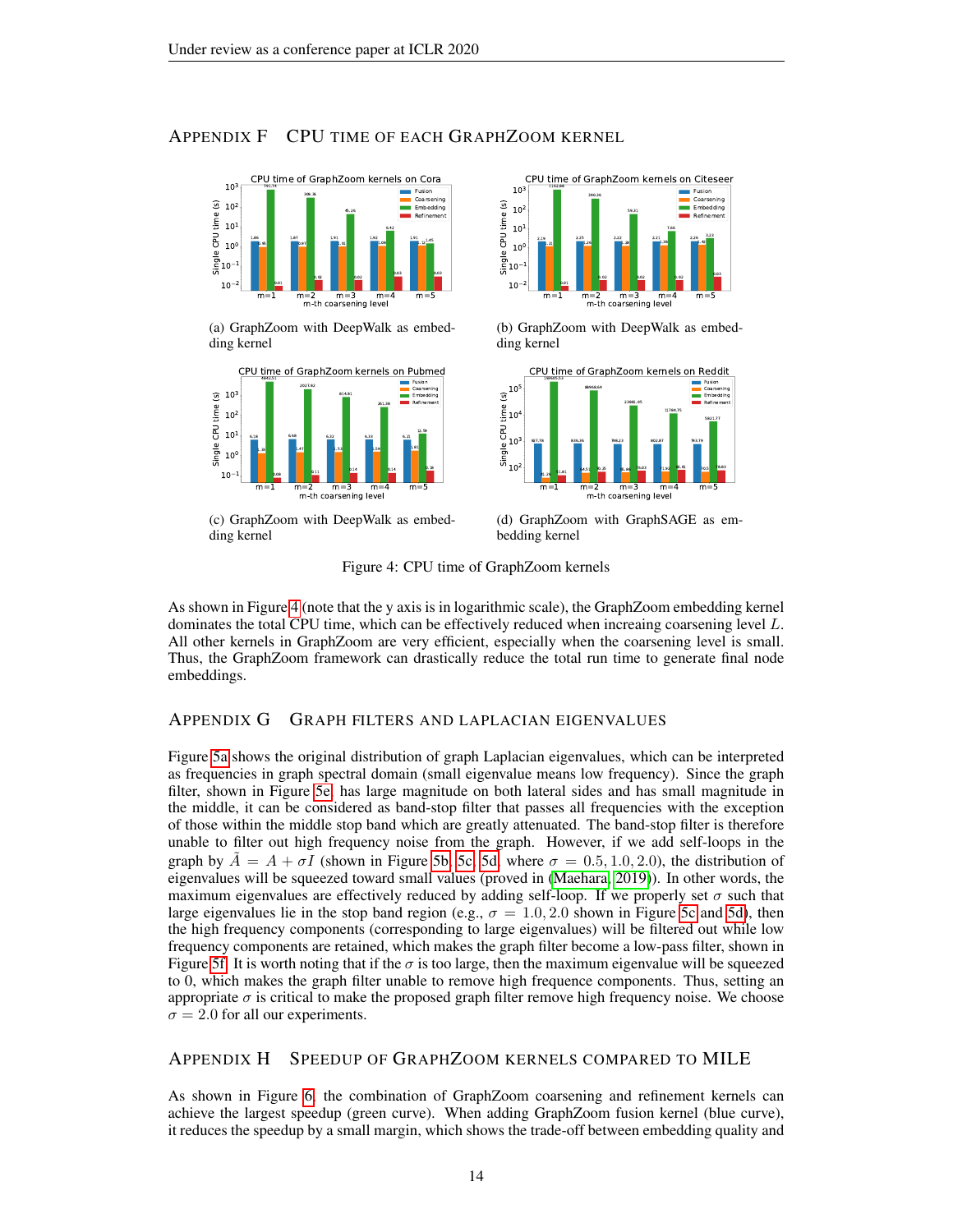

(a) Original eigenvalues with  $\tilde{A} = A$ 

0.00 0.25 0.50 0.75 1.00 1.25 1.50 1.75 2.00  $1.00$   $1.25$ <br>genvalues( $\lambda$ )

0.00 0.02 0.04 0.06  $\begin{bmatrix} 0.08 \ \frac{1}{2} & 0.08 \ \frac{1}{2} & 0.06 \end{bmatrix}$ 

<span id="page-14-0"></span>0.10 0.12 0.14





(c) Squeezed eigenvalues with  $\tilde{A} = A + 1.0I$ 



(d) Squeezed eigenvalues with  $\tilde{A} = A + 2.0I$ 



Figure 5: Distribution of graph laplacian eigenvalues with different self-loops on Cora

speedup: if the quality is preferred, GraphZoom fusion kernel should be used; if speedup is more important, then fusion kernel should be skipped.

# <span id="page-14-1"></span>APPENDIX I MORE RESULTS ON PPI DATASETS

As shown in Figure [7,](#page-15-1) when increasing coarsenine level, the GraphZoom embedding results are always better than GraphSAGE with different aggregation functions. It is worth noting that when